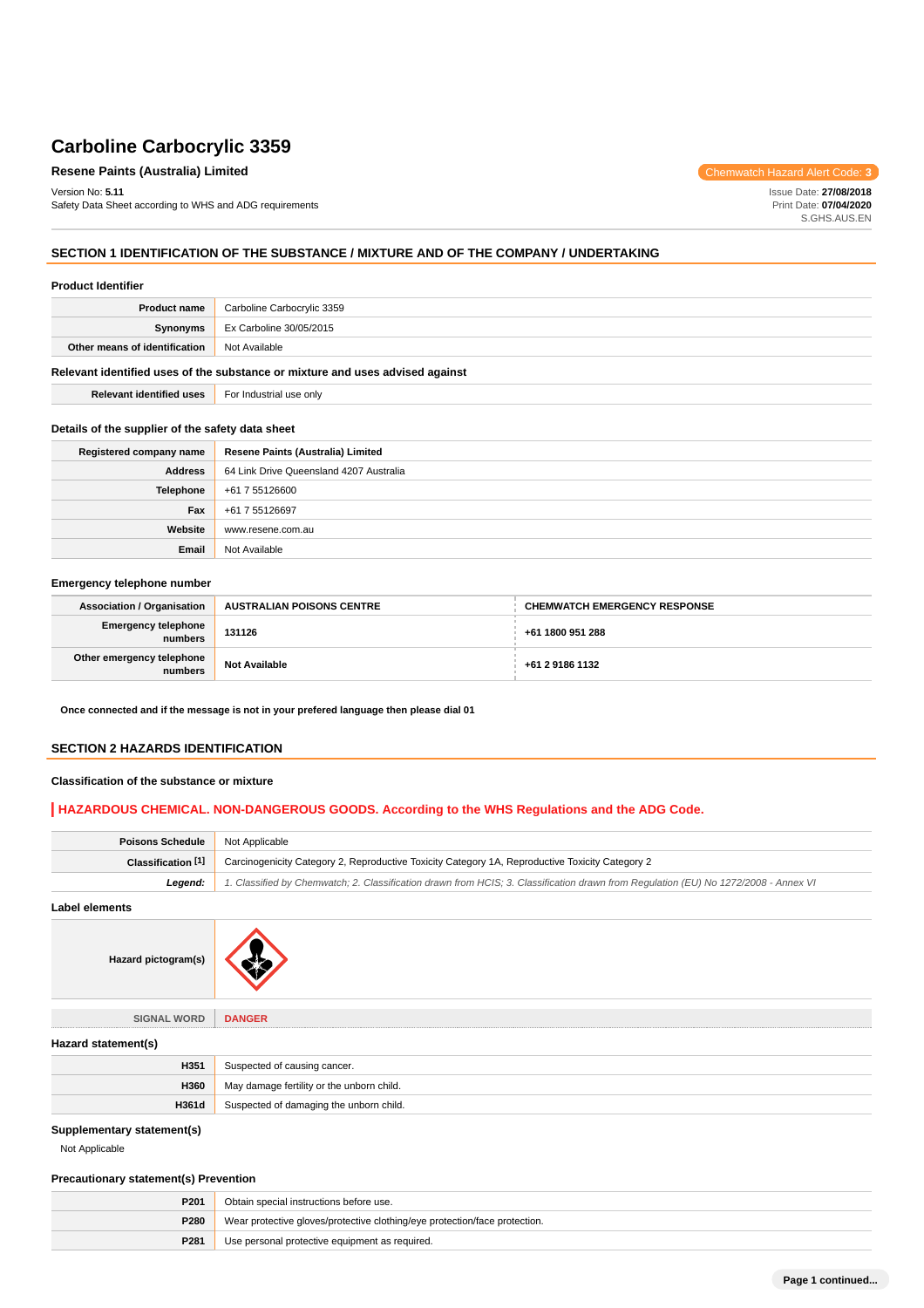#### **Precautionary statement(s) Response**

|                                           | <b>P308+P313</b> IF exposed or concerned: Get medical advice/attention. |  |  |
|-------------------------------------------|-------------------------------------------------------------------------|--|--|
| <b>Precautionary statement(s) Storage</b> |                                                                         |  |  |
| P405                                      | Store locked up.                                                        |  |  |

### **Precautionary statement(s) Disposal**

**P501** Dispose of contents/container to authorised hazardous or special waste collection point in accordance with any local regulation.

### **SECTION 3 COMPOSITION / INFORMATION ON INGREDIENTS**

#### **Substances**

See section below for composition of Mixtures

#### **Mixtures**

| <b>CAS No</b> | %[weight]  | Name                               |
|---------------|------------|------------------------------------|
| 98084-96-9    | $10 - 25$  | titanium dioxide                   |
| 84-74-2       | $1 - 2.5$  | dibutyl phthalate                  |
| 111-77-3      | $2.5 - 10$ | diethylene glycol monomethyl ether |
| 112-34-5      | $1 - 2.5$  | diethylene glycol monobutyl ether  |
| 1333-86-4     | $0 - 2.5$  | carbon black                       |

#### **SECTION 4 FIRST AID MEASURES**

### **Description of first aid measures**

| <b>Eye Contact</b>  | If this product comes in contact with the eyes:<br>▶ Wash out immediately with fresh running water.<br>Ensure complete irrigation of the eye by keeping eyelids apart and away from eye and moving the eyelids by occasionally lifting the upper<br>and lower lids.<br>► Seek medical attention without delay; if pain persists or recurs seek medical attention.<br>► Removal of contact lenses after an eye injury should only be undertaken by skilled personnel. |
|---------------------|----------------------------------------------------------------------------------------------------------------------------------------------------------------------------------------------------------------------------------------------------------------------------------------------------------------------------------------------------------------------------------------------------------------------------------------------------------------------|
| <b>Skin Contact</b> | If skin or hair contact occurs:<br>Flush skin and hair with running water (and soap if available).<br>▶ Seek medical attention in event of irritation.                                                                                                                                                                                                                                                                                                               |
| Inhalation          | If dust is inhaled, remove from contaminated area.<br>Encourage patient to blow nose to ensure clear passage of breathing.<br>If irritation or discomfort persists seek medical attention.                                                                                                                                                                                                                                                                           |
| Ingestion           | Immediately give a glass of water.<br>First aid is not generally required. If in doubt, contact a Poisons Information Centre or a doctor.                                                                                                                                                                                                                                                                                                                            |

#### **Indication of any immediate medical attention and special treatment needed**

Treat symptomatically.

#### **SECTION 5 FIREFIGHTING MEASURES**

#### **Extinguishing media**

- Water spray or fog.
- Foam.
- Dry chemical powder.
- $\blacktriangleright$  BCF (where regulations permit).
- ▶ Carbon dioxide.

#### **Special hazards arising from the substrate or mixture**

| <b>Fire Incompatibility</b>    | Avoid contamination with oxidising agents i.e. nitrates, oxidising acids, chlorine bleaches, pool chlorine etc. as ignition may result                                                                                                                                                                                                                                                                                                                                                                                                        |  |  |
|--------------------------------|-----------------------------------------------------------------------------------------------------------------------------------------------------------------------------------------------------------------------------------------------------------------------------------------------------------------------------------------------------------------------------------------------------------------------------------------------------------------------------------------------------------------------------------------------|--|--|
| <b>Advice for firefighters</b> |                                                                                                                                                                                                                                                                                                                                                                                                                                                                                                                                               |  |  |
| <b>Fire Fighting</b>           | Alert Fire Brigade and tell them location and nature of hazard.<br>• Wear full body protective clothing with breathing apparatus.<br>Prevent, by any means available, spillage from entering drains or water course.<br>► Use water delivered as a fine spray to control fire and cool adjacent area.<br>Avoid spraying water onto liquid pools.<br>▶ DO NOT approach containers suspected to be hot.<br>► Cool fire exposed containers with water spray from a protected location.<br>If safe to do so, remove containers from path of fire. |  |  |
| <b>Fire/Explosion Hazard</b>   | $\cdot$ Combustible.<br>Slight fire hazard when exposed to heat or flame.<br>► Heating may cause expansion or decomposition leading to violent rupture of containers.                                                                                                                                                                                                                                                                                                                                                                         |  |  |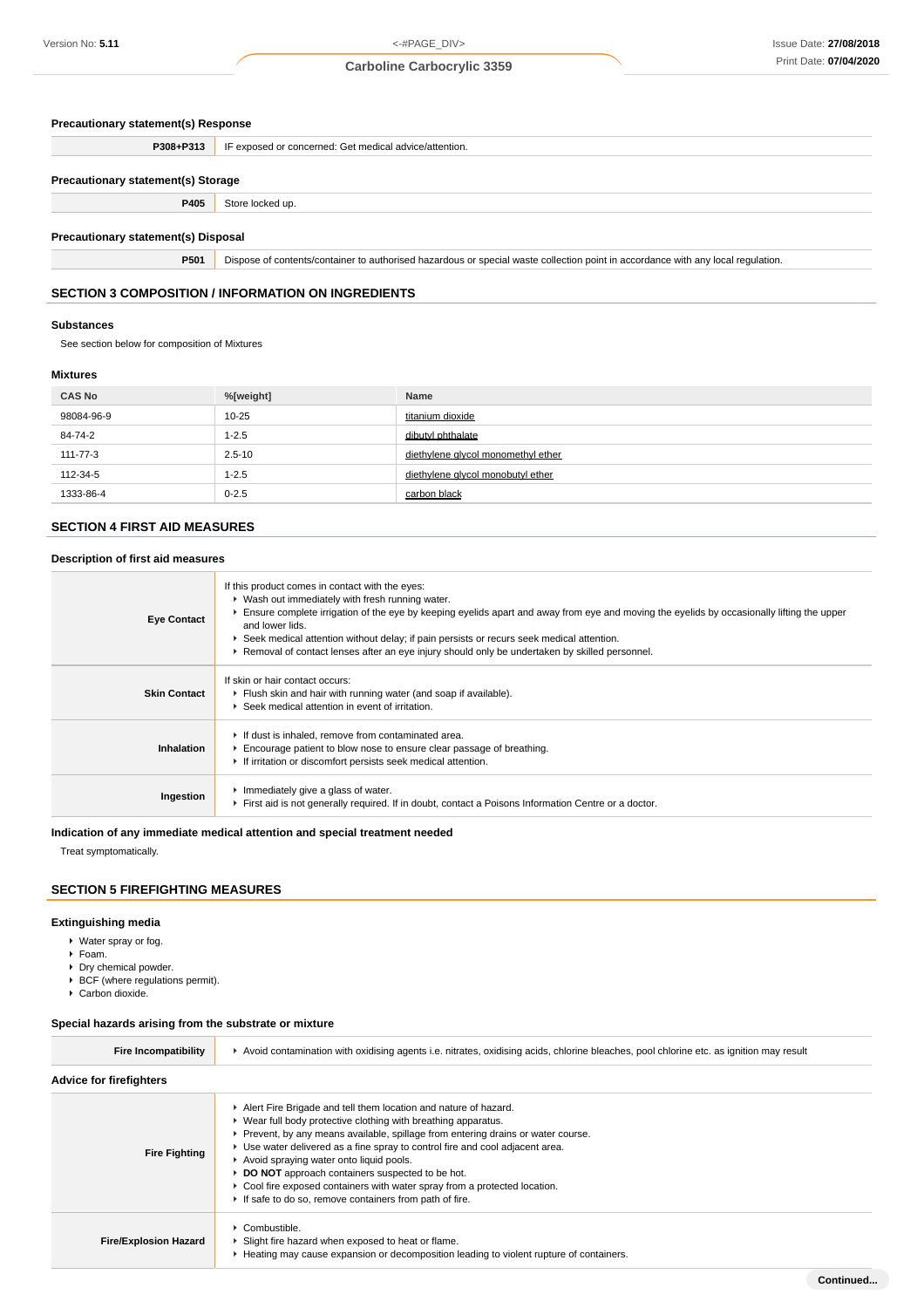**Continued...**

## **Carboline Carbocrylic 3359**

|                | ▶ On combustion, may emit toxic fumes of carbon monoxide (CO).<br>• May emit acrid smoke.<br>• Mists containing combustible materials may be explosive.<br>Combustion products include:<br>carbon dioxide (CO2)<br>other pyrolysis products typical of burning organic material.<br>May emit poisonous fumes.<br>May emit corrosive fumes. |
|----------------|--------------------------------------------------------------------------------------------------------------------------------------------------------------------------------------------------------------------------------------------------------------------------------------------------------------------------------------------|
| <b>HAZCHEM</b> | Not Applicable                                                                                                                                                                                                                                                                                                                             |

### **SECTION 6 ACCIDENTAL RELEASE MEASURES**

### **Personal precautions, protective equipment and emergency procedures**

See section 8

### **Environmental precautions**

See section 12

#### **Methods and material for containment and cleaning up**

| <b>Minor Spills</b> | Remove all ignition sources.<br>Clean up all spills immediately.<br>Avoid breathing vapours and contact with skin and eyes.<br>► Control personal contact with the substance, by using protective equipment.<br>Contain and absorb spill with sand, earth, inert material or vermiculite.<br>▶ Wipe up.<br>▶ Place in a suitable, labelled container for waste disposal.                                                                                                                                                                                                                                                                                                                                                                                                        |
|---------------------|---------------------------------------------------------------------------------------------------------------------------------------------------------------------------------------------------------------------------------------------------------------------------------------------------------------------------------------------------------------------------------------------------------------------------------------------------------------------------------------------------------------------------------------------------------------------------------------------------------------------------------------------------------------------------------------------------------------------------------------------------------------------------------|
| <b>Major Spills</b> | Moderate hazard.<br>Clear area of personnel and move upwind.<br>Alert Fire Brigade and tell them location and nature of hazard.<br>▶ Wear breathing apparatus plus protective gloves.<br>▶ Prevent, by any means available, spillage from entering drains or water course.<br>▶ No smoking, naked lights or ignition sources.<br>Increase ventilation.<br>Stop leak if safe to do so.<br>Contain spill with sand, earth or vermiculite.<br>▶ Collect recoverable product into labelled containers for recycling.<br>Absorb remaining product with sand, earth or vermiculite.<br>▶ Collect solid residues and seal in labelled drums for disposal.<br>▶ Wash area and prevent runoff into drains.<br>If contamination of drains or waterways occurs, advise emergency services. |

Personal Protective Equipment advice is contained in Section 8 of the SDS.

## **SECTION 7 HANDLING AND STORAGE**

| Precautions for safe handling |                                                                                                                                                                                                                                                                                                                                                                                                                                                                                                                                                                                                                                                                                                                                                                                                                                                                                                                                                                                  |
|-------------------------------|----------------------------------------------------------------------------------------------------------------------------------------------------------------------------------------------------------------------------------------------------------------------------------------------------------------------------------------------------------------------------------------------------------------------------------------------------------------------------------------------------------------------------------------------------------------------------------------------------------------------------------------------------------------------------------------------------------------------------------------------------------------------------------------------------------------------------------------------------------------------------------------------------------------------------------------------------------------------------------|
| Safe handling                 | Avoid all personal contact, including inhalation.<br>▶ Wear protective clothing when risk of exposure occurs.<br>▶ Use in a well-ventilated area.<br>▶ Prevent concentration in hollows and sumps.<br>DO NOT enter confined spaces until atmosphere has been checked.<br>DO NOT allow material to contact humans, exposed food or food utensils.<br>Avoid contact with incompatible materials.<br>When handling, <b>DO NOT</b> eat, drink or smoke.<br>▶ Keep containers securely sealed when not in use.<br>Avoid physical damage to containers.<br>Always wash hands with soap and water after handling.<br>▶ Work clothes should be laundered separately. Launder contaminated clothing before re-use.<br>Use good occupational work practice.<br>▶ Observe manufacturer's storage and handling recommendations contained within this SDS.<br>Atmosphere should be regularly checked against established exposure standards to ensure safe working conditions are maintained. |
| Other information             | Store in original containers.<br>▶ Keep containers securely sealed.<br>▶ No smoking, naked lights or ignition sources.<br>Store in a cool, dry, well-ventilated area.<br>Store away from incompatible materials and foodstuff containers.<br>Protect containers against physical damage and check regularly for leaks.<br>► Observe manufacturer's storage and handling recommendations contained within this SDS.                                                                                                                                                                                                                                                                                                                                                                                                                                                                                                                                                               |

## **Conditions for safe storage, including any incompatibilities**

| Suitable container      | $\blacktriangleright$ Metal can or drum<br>Packaging as recommended by manufacturer.<br>• Check all containers are clearly labelled and free from leaks. |
|-------------------------|----------------------------------------------------------------------------------------------------------------------------------------------------------|
| Storage incompatibility | Phthalates:<br>react with strong acids, strong oxidisers, permanganates and nitrates<br>attack some form of plastics                                     |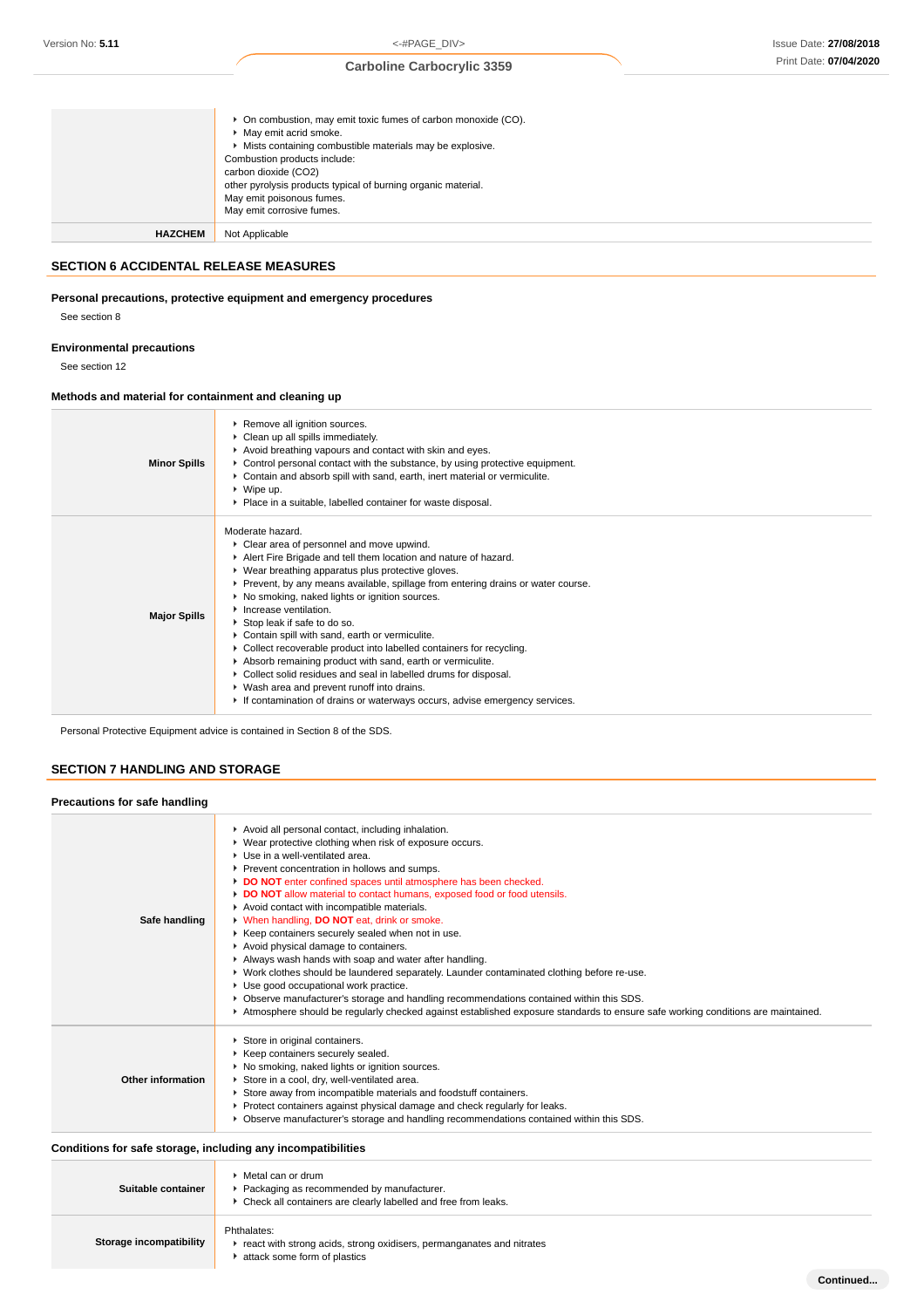$\blacktriangleright$  Avoid reaction with oxidising agents



**X** — Must not be stored together<br>**0** — May be stored together with

**0** — May be stored together with specific preventions<br>  $\div$  — May be stored together

 $-$  May be stored together

## **SECTION 8 EXPOSURE CONTROLS / PERSONAL PROTECTION**

#### **Control parameters**

## **OCCUPATIONAL EXPOSURE LIMITS (OEL)**

### **INGREDIENT DATA**

| Source                       | Ingredient           | <b>Material</b><br>name | <b>TWA</b>         | <b>STEL</b>      | Peak             | <b>Notes</b>                                                                                |
|------------------------------|----------------------|-------------------------|--------------------|------------------|------------------|---------------------------------------------------------------------------------------------|
| Australia Exposure Standards | titanium<br>dioxide  | Titanium<br>dioxide     | 10<br>mg/m3        | Not<br>Available | Not<br>Available | (a) This value is for inhalable dust containing no asbestos<br>and < 1% crystalline silica. |
| Australia Exposure Standards | dibutyl<br>phthalate | Dibutyl<br>phthalate    | $5 \text{ mg/m}$ 3 | Not<br>Available | Not<br>Available | Not Available                                                                               |
| Australia Exposure Standards | carbon black         | Carbon black            | $3$ mg/m $3$       | Not<br>Available | Not<br>Available | Not Available                                                                               |

#### **EMERGENCY LIMITS**

| Ingredient                            | <b>Material name</b>                                                |                     | TEEL-1            | TEEL-2      | TEEL-3      |
|---------------------------------------|---------------------------------------------------------------------|---------------------|-------------------|-------------|-------------|
| titanium dioxide                      | Titanium oxide; (Titanium dioxide)                                  |                     | $30 \text{ mg/m}$ | 330 mg/m3   | 2,000 mg/m3 |
| dibutyl phthalate                     | Dibutyl phthalate                                                   |                     | $15 \text{ mg/m}$ | 1,600 mg/m3 | 9300* mg/m3 |
| diethylene glycol monomethyl<br>ether | Methoxyethoxy) ethanol, 2-(2-; (Diethylene glycol monomethyl ether) |                     | $3.4$ ppm         | 37 ppm      | 220 ppm     |
| diethylene glycol monobutyl<br>ether  | Butoxyethoxy)ethanol, 2-(2-; (Diethylene glycol monobutyl ether)    |                     | 30 ppm            | 33 ppm      | 200 ppm     |
| carbon black                          | Carbon black                                                        |                     | $9 \, mg/m3$      | 99 mg/m3    | 590 mg/m3   |
| Ingredient                            | <b>Original IDLH</b>                                                | <b>Revised IDLH</b> |                   |             |             |
| titanium dioxide                      | 5,000 mg/m3                                                         |                     | Not Available     |             |             |
| dibutyl phthalate                     | 4,000 mg/m3                                                         | Not Available       |                   |             |             |
| diethylene glycol monomethyl<br>ether | Not Available<br>Not Available                                      |                     |                   |             |             |
| diethylene glycol monobutyl<br>ether  | Not Available                                                       | Not Available       |                   |             |             |
| carbon black                          | 1,750 mg/m3                                                         | Not Available       |                   |             |             |

| <b>OCCUPATIONAL EXPOSURE BANDING</b>  |                                                                                                                                                                                                                                                                                                                                                                          |                                         |  |  |
|---------------------------------------|--------------------------------------------------------------------------------------------------------------------------------------------------------------------------------------------------------------------------------------------------------------------------------------------------------------------------------------------------------------------------|-----------------------------------------|--|--|
| Ingredient                            | <b>Occupational Exposure Band Rating</b>                                                                                                                                                                                                                                                                                                                                 | <b>Occupational Exposure Band Limit</b> |  |  |
| diethylene glycol monomethyl<br>ether |                                                                                                                                                                                                                                                                                                                                                                          | $\leq 0.1$ ppm                          |  |  |
| diethylene glycol monobutyl<br>ether  |                                                                                                                                                                                                                                                                                                                                                                          | $\leq 0.1$ ppm                          |  |  |
| Notes:                                | Occupational exposure banding is a process of assigning chemicals into specific categories or bands based on a chemical's potency and the<br>adverse health outcomes associated with exposure. The output of this process is an occupational exposure band (OEB), which corresponds to a<br>range of exposure concentrations that are expected to protect worker health. |                                         |  |  |

### **Exposure controls**

| Appropriate engineering<br>controls | Engineering controls are used to remove a hazard or place a barrier between the worker and the hazard. Well-designed engineering controls can<br>be highly effective in protecting workers and will typically be independent of worker interactions to provide this high level of protection.<br>The basic types of engineering controls are:<br>Process controls which involve changing the way a job activity or process is done to reduce the risk.<br>Enclosure and/or isolation of emission source which keeps a selected hazard "physically" away from the worker and ventilation that strategically<br>"adds" and "removes" air in the work environment. Ventilation can remove or dilute an air contaminant if designed properly. The design of a<br>ventilation system must match the particular process and chemical or contaminant in use.<br>Employers may need to use multiple types of controls to prevent employee overexposure.<br>General exhaust is adequate under normal operating conditions. Local exhaust ventilation may be required in specific circumstances. If risk of<br>overexposure exists, wear approved respirator. Correct fit is essential to obtain adequate protection. Provide adequate ventilation in warehouse<br>or closed storage areas. Air contaminants generated in the workplace possess varying "escape" velocities which, in turn, determine the "capture<br>velocities" of fresh circulating air required to effectively remove the contaminant. |                                    |
|-------------------------------------|--------------------------------------------------------------------------------------------------------------------------------------------------------------------------------------------------------------------------------------------------------------------------------------------------------------------------------------------------------------------------------------------------------------------------------------------------------------------------------------------------------------------------------------------------------------------------------------------------------------------------------------------------------------------------------------------------------------------------------------------------------------------------------------------------------------------------------------------------------------------------------------------------------------------------------------------------------------------------------------------------------------------------------------------------------------------------------------------------------------------------------------------------------------------------------------------------------------------------------------------------------------------------------------------------------------------------------------------------------------------------------------------------------------------------------------------------------------------------------------------------|------------------------------------|
|                                     | Type of Contaminant:                                                                                                                                                                                                                                                                                                                                                                                                                                                                                                                                                                                                                                                                                                                                                                                                                                                                                                                                                                                                                                                                                                                                                                                                                                                                                                                                                                                                                                                                             | Air Speed:                         |
|                                     | solvent, vapours, degreasing etc., evaporating from tank (in still air).                                                                                                                                                                                                                                                                                                                                                                                                                                                                                                                                                                                                                                                                                                                                                                                                                                                                                                                                                                                                                                                                                                                                                                                                                                                                                                                                                                                                                         | $0.25 - 0.5$ m/s<br>(50-100 f/min) |
|                                     |                                                                                                                                                                                                                                                                                                                                                                                                                                                                                                                                                                                                                                                                                                                                                                                                                                                                                                                                                                                                                                                                                                                                                                                                                                                                                                                                                                                                                                                                                                  |                                    |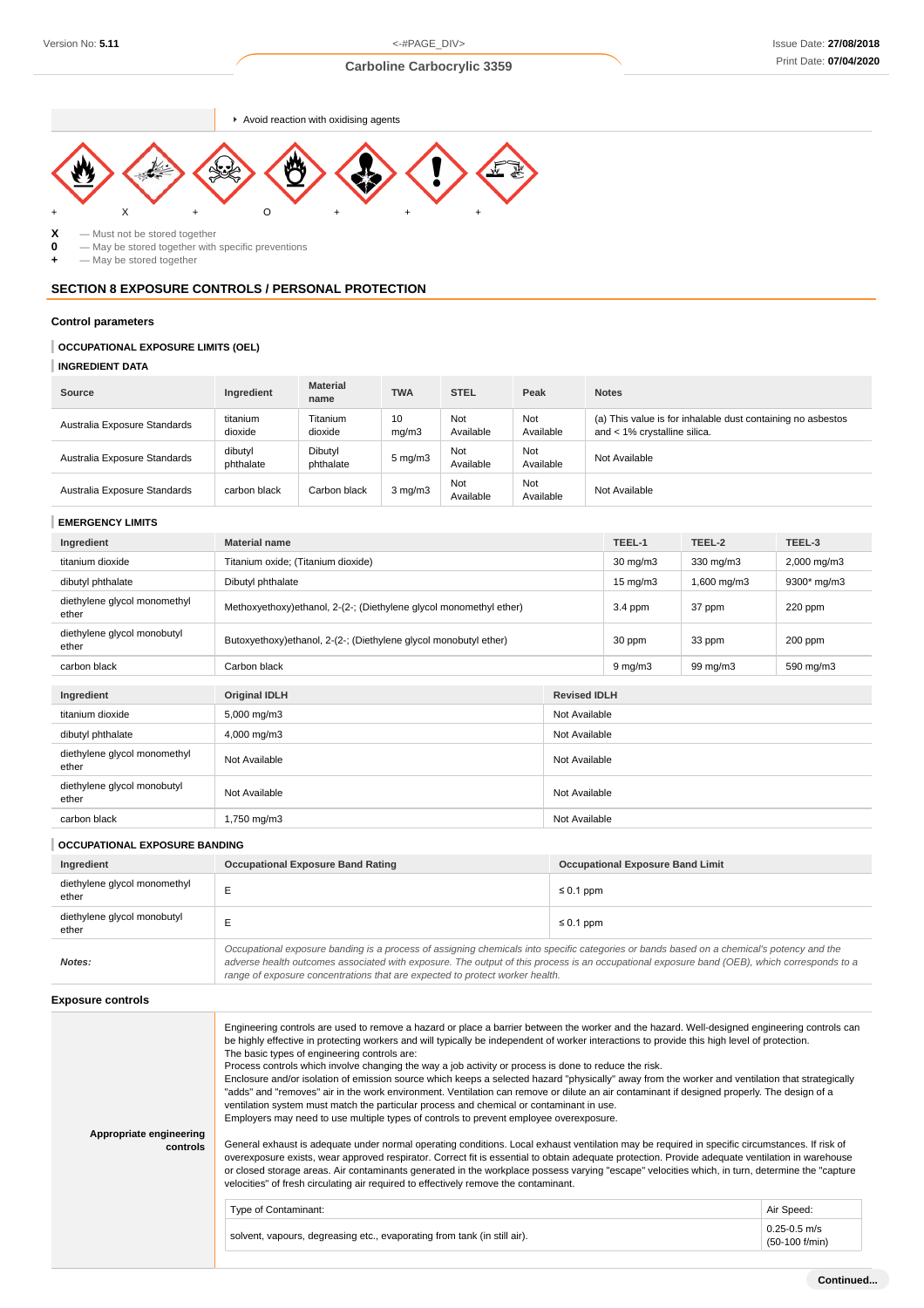aerosols, fumes from pouring operations, intermittent container filling, low speed conveyer transfers, welding, spray drift, plating acid fumes, pickling (released at low velocity into zone of active generation) 0.5-1 m/s (100-200  $f/min$ ) direct spray, spray painting in shallow booths, drum filling, conveyer loading, crusher dusts, gas discharge (active generation into zone of rapid air motion) 1-2.5 m/s (200-500 f/min.) grinding, abrasive blasting, tumbling, high speed wheel generated dusts (released at high initial velocity into zone of very high rapid air motion). 2.5-10 m/s (500-2000 f/min.) Within each range the appropriate value depends on: Lower end of the range Upper end of the range 1: Room air currents minimal or favourable to capture 1: Disturbing room air currents 2: Contaminants of low toxicity or of nuisance value only. 2: Contaminants of high toxicity 3: Intermittent, low production.  $\begin{array}{c|c} \hline \end{array}$  3: High production, heavy use 4: Large hood or large air mass in motion 4: Small hood-local control only Simple theory shows that air velocity falls rapidly with distance away from the opening of a simple extraction pipe. Velocity generally decreases with the square of distance from the extraction point (in simple cases). Therefore the air speed at the extraction point should be adjusted, accordingly, after reference to distance from the contaminating source. The air velocity at the extraction fan, for example, should be a minimum of 1-2 m/s (200-400 f/min) for extraction of solvents generated in a tank 2 meters distant from the extraction point. Other mechanical considerations, producing performance deficits within the extraction apparatus, make it essential that theoretical air velocities are multiplied by factors of 10 or more when extraction systems are installed or used. **Personal protection Eye and face protection** Safety glasses with side shields. Chemical goggles. Contact lenses may pose a special hazard; soft contact lenses may absorb and concentrate irritants. A written policy document, describing the wearing of lenses or restrictions on use, should be created for each workplace or task. This should include a review of lens absorption and adsorption for the class of chemicals in use and an account of injury experience. Medical and first-aid personnel should be trained in their removal and suitable equipment should be readily available. In the event of chemical exposure, begin eye irrigation immediately and remove contact lens as soon as practicable. Lens should be removed at the first signs of eye redness or irritation - lens should be removed in a clean environment only after workers have washed hands thoroughly. [CDC NIOSH Current Intelligence Bulletin 59], [AS/NZS 1336 or national equivalent] **Skin protection** See Hand protection below **Hands/feet protection** The selection of suitable gloves does not only depend on the material, but also on further marks of quality which vary from manufacturer to manufacturer. Where the chemical is a preparation of several substances, the resistance of the glove material can not be calculated in advance and has therefore to be checked prior to the application. The exact break through time for substances has to be obtained from the manufacturer of the protective gloves and.has to be observed when making a final choice. Personal hygiene is a key element of effective hand care. Gloves must only be worn on clean hands. After using gloves, hands should be washed and dried thoroughly. Application of a non-perfumed moisturiser is recommended. Suitability and durability of glove type is dependent on usage. Important factors in the selection of gloves include: frequency and duration of contact. · chemical resistance of glove material, · glove thickness and · dexterity Select gloves tested to a relevant standard (e.g. Europe EN 374, US F739, AS/NZS 2161.1 or national equivalent). When prolonged or frequently repeated contact may occur, a glove with a protection class of 5 or higher (breakthrough time greater than 240 minutes according to EN 374, AS/NZS 2161.10.1 or national equivalent) is recommended. · When only brief contact is expected, a glove with a protection class of 3 or higher (breakthrough time greater than 60 minutes according to EN 374, AS/NZS 2161.10.1 or national equivalent) is recommended. Some glove polymer types are less affected by movement and this should be taken into account when considering gloves for long-term use. Contaminated gloves should be replaced. As defined in ASTM F-739-96 in any application, gloves are rated as: Excellent when breakthrough time > 480 min Good when breakthrough time > 20 min Fair when breakthrough time < 20 min Poor when glove material degrades For general applications, gloves with a thickness typically greater than 0.35 mm, are recommended. It should be emphasised that glove thickness is not necessarily a good predictor of glove resistance to a specific chemical, as the permeation efficiency of the glove will be dependent on the exact composition of the glove material. Therefore, glove selection should also be based on consideration of the task requirements and knowledge of breakthrough times. Glove thickness may also vary depending on the glove manufacturer, the glove type and the glove model. Therefore, the manufacturers' technical data should always be taken into account to ensure selection of the most appropriate glove for the task. Note: Depending on the activity being conducted, gloves of varying thickness may be required for specific tasks. For example: · Thinner gloves (down to 0.1 mm or less) may be required where a high degree of manual dexterity is needed. However, these gloves are only likely to give short duration protection and would normally be just for single use applications, then disposed of. Thicker gloves (up to 3 mm or more) may be required where there is a mechanical (as well as a chemical) risk i.e. where there is abrasion or puncture potential Gloves must only be worn on clean hands. After using gloves, hands should be washed and dried thoroughly. Application of a non-perfumed moisturiser is recommended. Wear chemical protective gloves, e.g. PVC.

Wear safety footwear or safety gumboots, e.g. Rubber

**Body protection** See Other protection below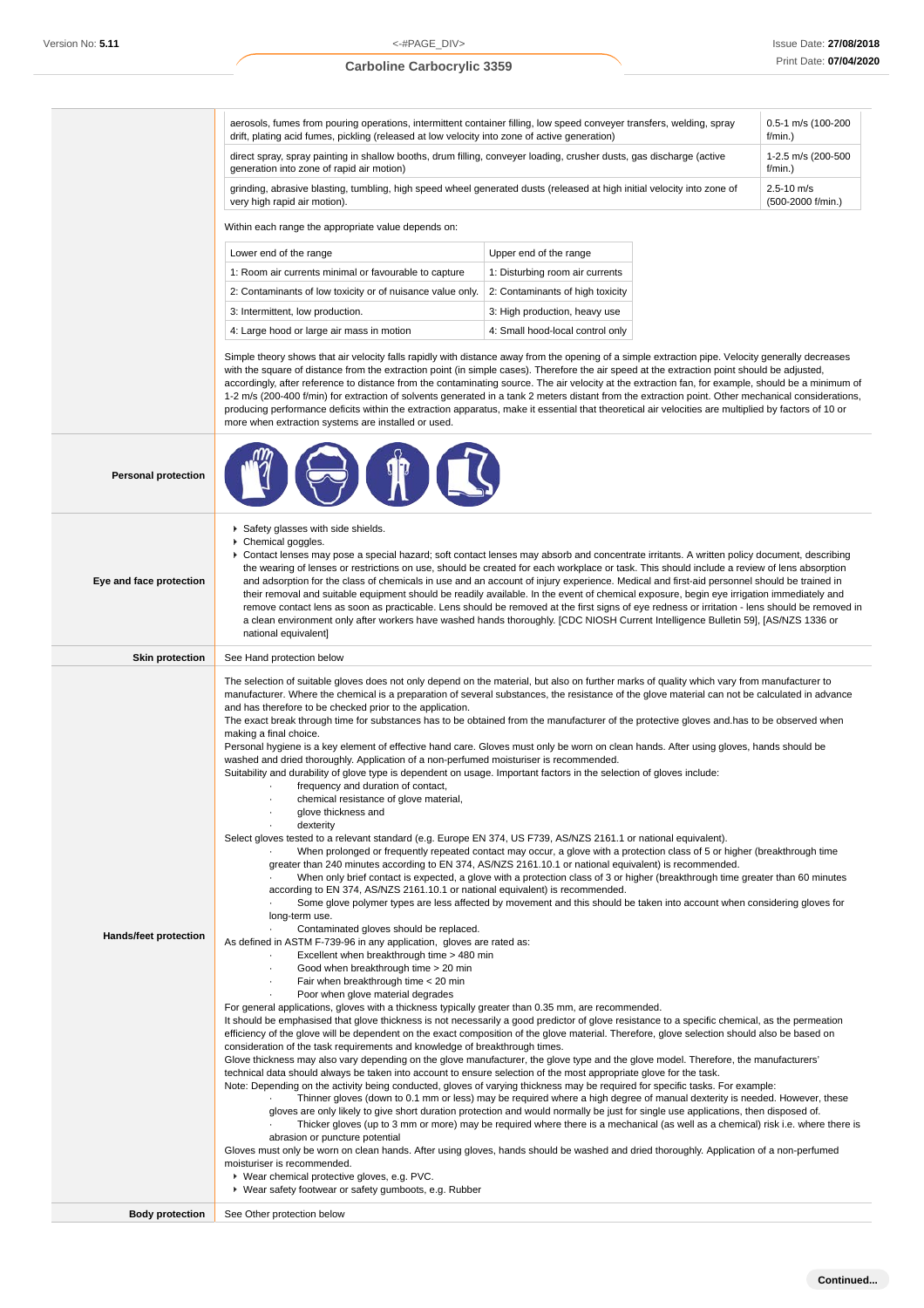| Other protection | • Overalls.<br>P.V.C. apron.<br>▶ Barrier cream.<br>Skin cleansing cream.<br>$\blacktriangleright$ Eye wash unit. |
|------------------|-------------------------------------------------------------------------------------------------------------------|
|------------------|-------------------------------------------------------------------------------------------------------------------|

### **Recommended material(s)**

**GLOVE SELECTION INDEX**

Glove selection is based on a modified presentation of the:

 **"Forsberg Clothing Performance Index".** The effect(s) of the following substance(s) are taken into account in the **computergenerated** selection:

Carboline Carbocrylic 3359

| <b>Material</b>       | <b>CPI</b> |
|-----------------------|------------|
| <b>BUTYL</b>          | A          |
| <b>NEOPRENE</b>       | A          |
| <b>NITRILE</b>        | B          |
| <b>NATURAL RUBBER</b> | C          |
| NATURAL+NEOPRENE      | C          |
| NEOPRENE/NATURAL      | C          |
| PE/EVAL/PE            | C          |
| <b>PVA</b>            | C          |
| <b>PVC</b>            | C          |
| <b>VITON</b>          | C          |

\* CPI - Chemwatch Performance Index

A: Best Selection

B: Satisfactory; may degrade after 4 hours continuous immersion

C: Poor to Dangerous Choice for other than short term immersion

**NOTE**: As a series of factors will influence the actual performance of the glove, a final selection must be based on detailed observation. -

\* Where the glove is to be used on a short term, casual or infrequent basis, factors such as "feel" or convenience (e.g. disposability), may dictate a choice of gloves which might otherwise be unsuitable following long-term or frequent use. A qualified practitioner should be consulted.

#### **SECTION 9 PHYSICAL AND CHEMICAL PROPERTIES**

#### **Information on basic physical and chemical properties**

| <b>Respiratory protection</b> |  |
|-------------------------------|--|
|-------------------------------|--|

- **Cartridge respirators should never be used for emergency ingress or in areas of unknown vapour concentrations or oxygen content.**
- **The wearer must be warned to leave the contaminated area immediately on detecting any odours through the respirator. The odour may indicate that the mask is not functioning properly, that the vapour concentration is too high, or that the mask is not properly fitted. Because of these limitations, only restricted use of cartridge respirators is considered appropriate.**
- **Cartridge performance is affected by humidity. Cartridges should be changed after 2 hr of continuous use unless it is determined that the humidity is less than 75%, in which case, cartridges can be used for 4 hr. Used cartridges should be discarded daily, regardless of the length of time used**

| Appearance                                      | Coloured viscous liquid with Ammonia-Like Odour |                                            |               |
|-------------------------------------------------|-------------------------------------------------|--------------------------------------------|---------------|
|                                                 |                                                 |                                            |               |
| <b>Physical state</b>                           | Liquid                                          | Relative density (Water = $1$ )            | 1.16          |
| Odour                                           | Not Available                                   | Partition coefficient n-octanol<br>/ water | Not Available |
| <b>Odour threshold</b>                          | Not Available                                   | Auto-ignition temperature (°C)             | Not Available |
| pH (as supplied)                                | 8.5                                             | <b>Decomposition temperature</b>           | Not Available |
| Melting point / freezing point<br>(°C)          | $\mathsf 0$                                     | Viscosity (cSt)                            | Not Available |
| Initial boiling point and boiling<br>range (°C) | 100                                             | Molecular weight (g/mol)                   | Not Available |
| Flash point (°C)                                | 120                                             | <b>Taste</b>                               | Not Available |
| <b>Evaporation rate</b>                         | $> 1$ BuAC = 1                                  | <b>Explosive properties</b>                | Not Available |
| Flammability                                    | Not Applicable                                  | <b>Oxidising properties</b>                | Not Available |
| Upper Explosive Limit (%)                       | Not Available                                   | Surface Tension (dyn/cm or<br>$mN/m$ )     | Not Available |
| Lower Explosive Limit (%)                       | Not Available                                   | <b>Volatile Component (%vol)</b>           | 40            |
| Vapour pressure (kPa)                           | Not Available                                   | Gas group                                  | Not Available |
| Solubility in water                             | Miscible                                        | pH as a solution (1%)                      | Not Available |
| Vapour density (Air = $1$ )                     | Not Available                                   | VOC g/L                                    | 60            |
|                                                 |                                                 |                                            |               |

### **SECTION 10 STABILITY AND REACTIVITY**

| Reactivity                | See section 7                                                                                                                      |
|---------------------------|------------------------------------------------------------------------------------------------------------------------------------|
| <b>Chemical stability</b> | • Unstable in the presence of incompatible materials.<br>Product is considered stable.<br>Hazardous polymerisation will not occur. |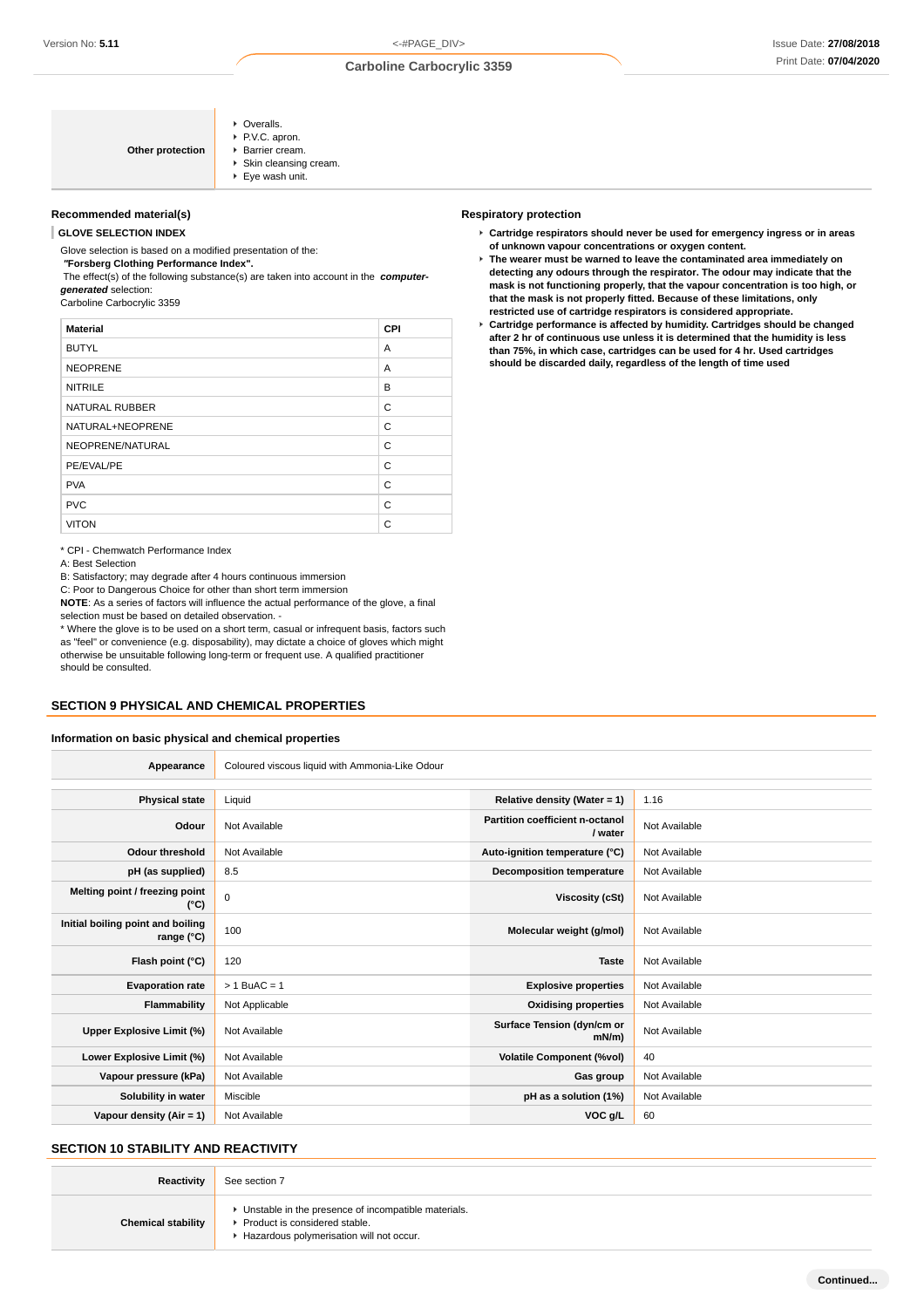**Continued...**

## **Carboline Carbocrylic 3359**

| Possibility of hazardous<br>reactions       | See section 7 |  |
|---------------------------------------------|---------------|--|
| <b>Conditions to avoid</b>                  | See section 7 |  |
| Incompatible materials                      | See section 7 |  |
| <b>Hazardous decomposition</b><br>products  | See section 5 |  |
| <b>SECTION 11 TOXICOLOGICAL INFORMATION</b> |               |  |

## **Information on toxicological effects**

n

| Inhaled                               | The material is not thought to produce adverse health effects or irritation of the respiratory tract (as classified by EC Directives using animal<br>models). Nevertheless, good hygiene practice requires that exposure be kept to a minimum and that suitable control measures be used in an<br>occupational setting.                                                                                                                                                                                                                                                                                                                                                                                                                                                                                                                                                                                                                                                                                                                                                   |                                                                                                                                                                                                                                                                                                                                                                                                                                                                                                                                                                                                                                                                                                                 |  |
|---------------------------------------|---------------------------------------------------------------------------------------------------------------------------------------------------------------------------------------------------------------------------------------------------------------------------------------------------------------------------------------------------------------------------------------------------------------------------------------------------------------------------------------------------------------------------------------------------------------------------------------------------------------------------------------------------------------------------------------------------------------------------------------------------------------------------------------------------------------------------------------------------------------------------------------------------------------------------------------------------------------------------------------------------------------------------------------------------------------------------|-----------------------------------------------------------------------------------------------------------------------------------------------------------------------------------------------------------------------------------------------------------------------------------------------------------------------------------------------------------------------------------------------------------------------------------------------------------------------------------------------------------------------------------------------------------------------------------------------------------------------------------------------------------------------------------------------------------------|--|
| Ingestion                             | The material has NOT been classified by EC Directives or other classification systems as "harmful by ingestion". This is because of the lack of<br>corroborating animal or human evidence.<br>High molecular weight material; on single acute exposure would be expected to pass through gastrointestinal tract with little change / absorption.<br>Occasionally accumulation of the solid material within the alimentary tract may result in formation of a bezoar (concretion), producing discomfort.<br>The toxicity of phthalates is not excessive due to slow oral absorption and metabolism. Absorption is affected by fat in the diet. Repeated doses<br>can cause cumulative toxic effects, and symptoms include an enlarged liver which often reverses if exposure is maintained. Carbohydrate<br>metabolism is disrupted, and cholesterol and triglyceride levels in the blood falls. In rats, there is also strong evidence of withering of the testicles.<br>Some phthalates can increase the effects of antibiotics, thiamine (vitamin B1) and sulfonamides. |                                                                                                                                                                                                                                                                                                                                                                                                                                                                                                                                                                                                                                                                                                                 |  |
| <b>Skin Contact</b>                   | The material is not thought to produce adverse health effects or skin irritation following contact (as classified by EC Directives using animal<br>models). Nevertheless, good hygiene practice requires that exposure be kept to a minimum and that suitable gloves be used in an occupational<br>setting.<br>Open cuts, abraded or irritated skin should not be exposed to this material<br>Entry into the blood-stream, through, for example, cuts, abrasions or lesions, may produce systemic injury with harmful effects. Examine the skin<br>prior to the use of the material and ensure that any external damage is suitably protected.                                                                                                                                                                                                                                                                                                                                                                                                                            |                                                                                                                                                                                                                                                                                                                                                                                                                                                                                                                                                                                                                                                                                                                 |  |
| Eye                                   | There is some evidence to suggest that this material can cause eye irritation and damage in some persons.                                                                                                                                                                                                                                                                                                                                                                                                                                                                                                                                                                                                                                                                                                                                                                                                                                                                                                                                                                 |                                                                                                                                                                                                                                                                                                                                                                                                                                                                                                                                                                                                                                                                                                                 |  |
| Chronic                               | not cause significant toxic effects to the mother.<br>abnormalities and increased foetal deaths.                                                                                                                                                                                                                                                                                                                                                                                                                                                                                                                                                                                                                                                                                                                                                                                                                                                                                                                                                                          | Ample evidence exists from experimentation that reduced human fertility is directly caused by exposure to the material.<br>Ample evidence exists, from results in experimentation, that developmental disorders are directly caused by human exposure to the material.<br>Based on experience with animal studies, exposure to the material may result in toxic effects to the development of the foetus, at levels which do<br>Oral or intraperitoneal administration of dibutyl phthalate, at high doses produced a number of bone resorptions, neural tube defects, skeletal<br>There has been concern that this material can cause cancer or mutations, but there is not enough data to make an assessment. |  |
|                                       |                                                                                                                                                                                                                                                                                                                                                                                                                                                                                                                                                                                                                                                                                                                                                                                                                                                                                                                                                                                                                                                                           |                                                                                                                                                                                                                                                                                                                                                                                                                                                                                                                                                                                                                                                                                                                 |  |
| Carboline Carbocrylic 3359            | <b>TOXICITY</b><br>Not Available                                                                                                                                                                                                                                                                                                                                                                                                                                                                                                                                                                                                                                                                                                                                                                                                                                                                                                                                                                                                                                          | <b>IRRITATION</b><br>Not Available                                                                                                                                                                                                                                                                                                                                                                                                                                                                                                                                                                                                                                                                              |  |
|                                       | <b>TOXICITY</b>                                                                                                                                                                                                                                                                                                                                                                                                                                                                                                                                                                                                                                                                                                                                                                                                                                                                                                                                                                                                                                                           | <b>IRRITATION</b>                                                                                                                                                                                                                                                                                                                                                                                                                                                                                                                                                                                                                                                                                               |  |
|                                       | dermal (hamster) LD50: >=10000 mg/kg <sup>[2]</sup>                                                                                                                                                                                                                                                                                                                                                                                                                                                                                                                                                                                                                                                                                                                                                                                                                                                                                                                                                                                                                       | Eye: no adverse effect observed (not irritating)[1]                                                                                                                                                                                                                                                                                                                                                                                                                                                                                                                                                                                                                                                             |  |
| titanium dioxide                      | Oral (rat) LD50: >2000 mg/kg[1]                                                                                                                                                                                                                                                                                                                                                                                                                                                                                                                                                                                                                                                                                                                                                                                                                                                                                                                                                                                                                                           | Skin (human): 0.3 mg /3D (int)-mild *                                                                                                                                                                                                                                                                                                                                                                                                                                                                                                                                                                                                                                                                           |  |
|                                       |                                                                                                                                                                                                                                                                                                                                                                                                                                                                                                                                                                                                                                                                                                                                                                                                                                                                                                                                                                                                                                                                           | Skin: no adverse effect observed (not irritating)[1]                                                                                                                                                                                                                                                                                                                                                                                                                                                                                                                                                                                                                                                            |  |
|                                       | <b>TOXICITY</b>                                                                                                                                                                                                                                                                                                                                                                                                                                                                                                                                                                                                                                                                                                                                                                                                                                                                                                                                                                                                                                                           | <b>IRRITATION</b>                                                                                                                                                                                                                                                                                                                                                                                                                                                                                                                                                                                                                                                                                               |  |
|                                       | Dermal (rabbit) LD50: >2000 mg/kg <sup>[2]</sup>                                                                                                                                                                                                                                                                                                                                                                                                                                                                                                                                                                                                                                                                                                                                                                                                                                                                                                                                                                                                                          | Eye: no adverse effect observed (not irritating)[1]                                                                                                                                                                                                                                                                                                                                                                                                                                                                                                                                                                                                                                                             |  |
| dibutyl phthalate                     | Inhalation (mouse) LC50: 12.5 mg/l/2H[2]                                                                                                                                                                                                                                                                                                                                                                                                                                                                                                                                                                                                                                                                                                                                                                                                                                                                                                                                                                                                                                  | Skin: no adverse effect observed (not irritating)[1]                                                                                                                                                                                                                                                                                                                                                                                                                                                                                                                                                                                                                                                            |  |
|                                       | Oral (rat) LD50: 100 mg/kg[1]                                                                                                                                                                                                                                                                                                                                                                                                                                                                                                                                                                                                                                                                                                                                                                                                                                                                                                                                                                                                                                             |                                                                                                                                                                                                                                                                                                                                                                                                                                                                                                                                                                                                                                                                                                                 |  |
|                                       | <b>TOXICITY</b>                                                                                                                                                                                                                                                                                                                                                                                                                                                                                                                                                                                                                                                                                                                                                                                                                                                                                                                                                                                                                                                           | <b>IRRITATION</b>                                                                                                                                                                                                                                                                                                                                                                                                                                                                                                                                                                                                                                                                                               |  |
|                                       | Dermal (rabbit) LD50: 2525 mg/kg <sup>[2]</sup>                                                                                                                                                                                                                                                                                                                                                                                                                                                                                                                                                                                                                                                                                                                                                                                                                                                                                                                                                                                                                           | Eye (rabbit): 500 mg moderate                                                                                                                                                                                                                                                                                                                                                                                                                                                                                                                                                                                                                                                                                   |  |
| diethylene glycol monomethyl<br>ether | Oral (rat) LD50: 4040 mg/kg[2]                                                                                                                                                                                                                                                                                                                                                                                                                                                                                                                                                                                                                                                                                                                                                                                                                                                                                                                                                                                                                                            | Eye (rabbit): 500 mg/24h mild                                                                                                                                                                                                                                                                                                                                                                                                                                                                                                                                                                                                                                                                                   |  |
|                                       |                                                                                                                                                                                                                                                                                                                                                                                                                                                                                                                                                                                                                                                                                                                                                                                                                                                                                                                                                                                                                                                                           | Eye: no adverse effect observed (not irritating)[1]                                                                                                                                                                                                                                                                                                                                                                                                                                                                                                                                                                                                                                                             |  |
|                                       |                                                                                                                                                                                                                                                                                                                                                                                                                                                                                                                                                                                                                                                                                                                                                                                                                                                                                                                                                                                                                                                                           | Skin: no adverse effect observed (not irritating)[1]                                                                                                                                                                                                                                                                                                                                                                                                                                                                                                                                                                                                                                                            |  |
|                                       | <b>TOXICITY</b>                                                                                                                                                                                                                                                                                                                                                                                                                                                                                                                                                                                                                                                                                                                                                                                                                                                                                                                                                                                                                                                           | <b>IRRITATION</b>                                                                                                                                                                                                                                                                                                                                                                                                                                                                                                                                                                                                                                                                                               |  |
| diethylene glycol monobutyl<br>ether  | Dermal (rabbit) LD50: >2000 mg/kg <sup>[2]</sup>                                                                                                                                                                                                                                                                                                                                                                                                                                                                                                                                                                                                                                                                                                                                                                                                                                                                                                                                                                                                                          | Eye (rabbit): 20 mg/24h moderate                                                                                                                                                                                                                                                                                                                                                                                                                                                                                                                                                                                                                                                                                |  |
|                                       | Oral (rat) LD50: =4500 mg/kg $^{[2]}$                                                                                                                                                                                                                                                                                                                                                                                                                                                                                                                                                                                                                                                                                                                                                                                                                                                                                                                                                                                                                                     | Eye (rabbit): 5 mg - SEVERE                                                                                                                                                                                                                                                                                                                                                                                                                                                                                                                                                                                                                                                                                     |  |
|                                       | <b>TOXICITY</b>                                                                                                                                                                                                                                                                                                                                                                                                                                                                                                                                                                                                                                                                                                                                                                                                                                                                                                                                                                                                                                                           | <b>IRRITATION</b>                                                                                                                                                                                                                                                                                                                                                                                                                                                                                                                                                                                                                                                                                               |  |
| carbon black                          | dermal (rat) LD50: >2000 mg/kg <sup>[1]</sup>                                                                                                                                                                                                                                                                                                                                                                                                                                                                                                                                                                                                                                                                                                                                                                                                                                                                                                                                                                                                                             | Eye: no adverse effect observed (not irritating)[1]                                                                                                                                                                                                                                                                                                                                                                                                                                                                                                                                                                                                                                                             |  |
|                                       | Oral (rat) LD50: >15400 mg/kg <sup>[2]</sup>                                                                                                                                                                                                                                                                                                                                                                                                                                                                                                                                                                                                                                                                                                                                                                                                                                                                                                                                                                                                                              | Skin: no adverse effect observed (not irritating)[1]                                                                                                                                                                                                                                                                                                                                                                                                                                                                                                                                                                                                                                                            |  |
| Legend:                               | specified data extracted from RTECS - Register of Toxic Effect of chemical Substances                                                                                                                                                                                                                                                                                                                                                                                                                                                                                                                                                                                                                                                                                                                                                                                                                                                                                                                                                                                     | 1. Value obtained from Europe ECHA Registered Substances - Acute toxicity 2.* Value obtained from manufacturer's SDS. Unless otherwise                                                                                                                                                                                                                                                                                                                                                                                                                                                                                                                                                                          |  |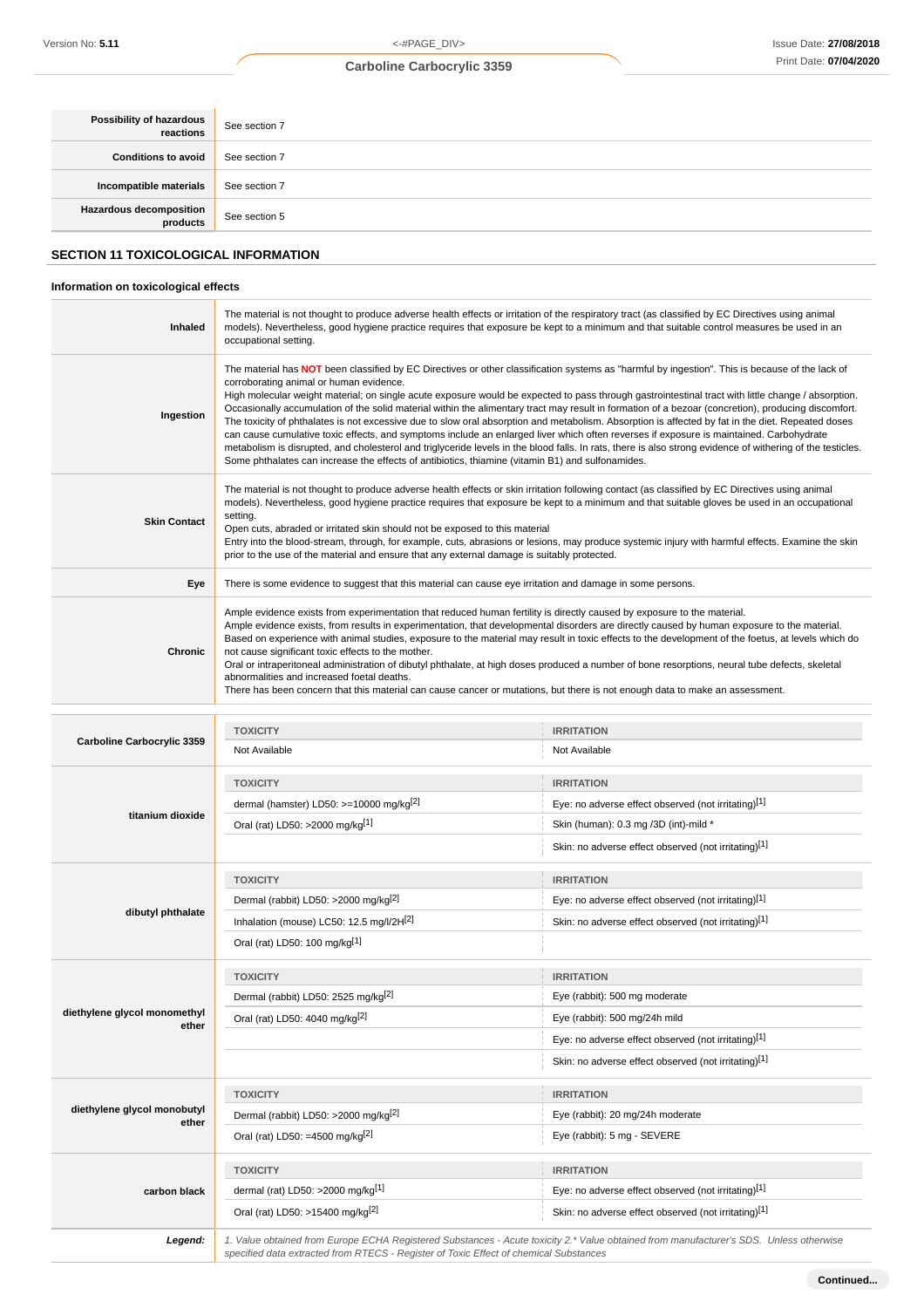| <b>TITANIUM DIOXIDE</b>                                                                                         | * IUCLID<br>Laboratory (in vitro) and animal studies show, exposure to the material may result in a possible risk of irreversible effects, with the possibility of<br>producing mutation.<br>Asthma-like symptoms may continue for months or even years after exposure to the material ends. This may be due to a non-allergic condition<br>known as reactive airways dysfunction syndrome (RADS) which can occur after exposure to high levels of highly irritating compound. Main<br>criteria for diagnosing RADS include the absence of previous airways disease in a non-atopic individual, with sudden onset of persistent<br>asthma-like symptoms within minutes to hours of a documented exposure to the irritant. Other criteria for diagnosis of RADS include a reversible<br>airflow pattern on lung function tests, moderate to severe bronchial hyperreactivity on methacholine challenge testing, and the lack of minimal<br>lymphocytic inflammation, without eosinophilia. RADS (or asthma) following an irritating inhalation is an infrequent disorder with rates related to<br>the concentration of and duration of exposure to the irritating substance. On the other hand, industrial bronchitis is a disorder that occurs as a<br>result of exposure due to high concentrations of irritating substance (often particles) and is completely reversible after exposure ceases. The<br>disorder is characterized by difficulty breathing, cough and mucus production.<br>Exposure to titanium dioxide is via inhalation, swallowing or skin contact. When inhaled, it may deposit in lung tissue and lymph nodes causing<br>dysfunction of the lungs and immune system. Absorption by the stomach and intestines depends on the size of the particle. It penetrated only the<br>outermost layer of the skin, suggesting that healthy skin may be an effective barrier. There is no substantive data on genetic damage, though<br>cases have been reported in experimental animals. Studies have differing conclusions on its cancer-causing potential.<br>The material may cause skin irritation after prolonged or repeated exposure and may produce on contact skin redness, swelling, the production of                                                                                                           |                                 |   |
|-----------------------------------------------------------------------------------------------------------------|-----------------------------------------------------------------------------------------------------------------------------------------------------------------------------------------------------------------------------------------------------------------------------------------------------------------------------------------------------------------------------------------------------------------------------------------------------------------------------------------------------------------------------------------------------------------------------------------------------------------------------------------------------------------------------------------------------------------------------------------------------------------------------------------------------------------------------------------------------------------------------------------------------------------------------------------------------------------------------------------------------------------------------------------------------------------------------------------------------------------------------------------------------------------------------------------------------------------------------------------------------------------------------------------------------------------------------------------------------------------------------------------------------------------------------------------------------------------------------------------------------------------------------------------------------------------------------------------------------------------------------------------------------------------------------------------------------------------------------------------------------------------------------------------------------------------------------------------------------------------------------------------------------------------------------------------------------------------------------------------------------------------------------------------------------------------------------------------------------------------------------------------------------------------------------------------------------------------------------------------------------------------------------------------------------------------------------------------|---------------------------------|---|
| <b>DIBUTYL PHTHALATE</b>                                                                                        | vesicles, scaling and thickening of the skin.<br>For dibutyl phthalate (DBP):<br>In studies on rats, DBP is absorbed through the skin, although studies have shown human skin is less permeable. Animal testing shows DBP is<br>rapidly absorbed from the gastrointestinal tract, distributed mainly in the liver and kidneys and excreted in urine as breakdown products if given<br>orally or through a vein. Accumulation has not been observed in any organ. The profile of effects following exposure to DBP is similar to that of<br>other phthalate esters, which, in susceptible species, can cause enlarged liver, toxicity to the foetus, birth defects, and damage to the testicles.<br>Acute toxicity: Animal testing shows that acute toxicity of DBP is low. Signs of acute toxicity include depression of activity, labored breathing and<br>lack of co-ordination. DBP appears to have little potential to irritate skin or eyes or to induce sensitization. A few cases of sensitization after<br>exposure to DBP have been reported.<br>Repeat dose toxicity: Animal testing shows repeat exposure to DBP caused enlarged liver and peroxisome proliferation, The testicles were also<br>affected.<br>Developmental toxicity: In animal testing, DBP resulted in reduced weight in offspring and malformations of the male genitalia and testicle<br>function that were not seen in parent animals. DBP causes toxicity to the foetus in the absence of maternal toxicity. Available data also indicate<br>that DBP causes birth defects at high doses and susceptibility varies with developmental stage and period of administration. There have not been<br>adequate tests conducted to evaluate the cancer-causing potential of DBP. Current evidence suggests that DBP does not cause genetic toxicity.<br>The material may produce peroxisome proliferation. Peroxisomes are single, membrane limited organelles in the cytoplasm that are found in the<br>cells of animals, plants, fungi, and protozoa.<br>Available data indicate that phthalate esters are minimally toxic by swallowing, inhalation and skin contact. Repeated exposure may result in<br>weight gain, liver enlargement and induction of liver enzymes. They may also cause shrinking of the testicles and other structural malformations. |                                 |   |
| <b>DIETHYLENE GLYCOL</b><br><b>MONOBUTYL ETHER</b>                                                              | They may reduce male and female fertility and number of live births, according to animal testing.<br>The material may produce severe irritation to the eye causing pronounced inflammation. Repeated or prolonged exposure to irritants may<br>produce conjunctivitis.                                                                                                                                                                                                                                                                                                                                                                                                                                                                                                                                                                                                                                                                                                                                                                                                                                                                                                                                                                                                                                                                                                                                                                                                                                                                                                                                                                                                                                                                                                                                                                                                                                                                                                                                                                                                                                                                                                                                                                                                                                                                  |                                 |   |
| <b>CARBON BLACK</b>                                                                                             | Inhalation (rat) TCLo: 50 mg/m3/6h/90D-I Nil reported                                                                                                                                                                                                                                                                                                                                                                                                                                                                                                                                                                                                                                                                                                                                                                                                                                                                                                                                                                                                                                                                                                                                                                                                                                                                                                                                                                                                                                                                                                                                                                                                                                                                                                                                                                                                                                                                                                                                                                                                                                                                                                                                                                                                                                                                                   |                                 |   |
| <b>TITANIUM DIOXIDE &amp;</b><br><b>CARBON BLACK</b>                                                            | No significant acute toxicological data identified in literature search.<br><b>WARNING:</b> This substance has been classified by the IARC as Group 2B: Possibly Carcinogenic to Humans.                                                                                                                                                                                                                                                                                                                                                                                                                                                                                                                                                                                                                                                                                                                                                                                                                                                                                                                                                                                                                                                                                                                                                                                                                                                                                                                                                                                                                                                                                                                                                                                                                                                                                                                                                                                                                                                                                                                                                                                                                                                                                                                                                |                                 |   |
| <b>TITANIUM DIOXIDE &amp;</b><br><b>DIETHYLENE GLYCOL</b><br><b>MONOMETHYL ETHER</b>                            | The material may produce moderate eye irritation leading to inflammation. Repeated or prolonged exposure to irritants may produce<br>conjunctivitis.                                                                                                                                                                                                                                                                                                                                                                                                                                                                                                                                                                                                                                                                                                                                                                                                                                                                                                                                                                                                                                                                                                                                                                                                                                                                                                                                                                                                                                                                                                                                                                                                                                                                                                                                                                                                                                                                                                                                                                                                                                                                                                                                                                                    |                                 |   |
| <b>DIETHYLENE GLYCOL</b><br><b>MONOMETHYL ETHER &amp;</b><br><b>DIETHYLENE GLYCOL</b><br><b>MONOBUTYL ETHER</b> | This category includes diethylene glycol ethyl ether (DGEE), diethylene glycol propyl ether (DGPE) diethylene glycol butyl ether (DGBE) and<br>diethylene glycol hexyl ether (DGHE) and their acetates. Studies show that they can cause kidney and liver damage, skin and eye irritation as<br>well as blood changes but do not cause damage to the reproductive, genetic and developmental abnormalities, sensitisation or respiratory<br>systems. However, DGEE is reported to cause sperm insufficiency.                                                                                                                                                                                                                                                                                                                                                                                                                                                                                                                                                                                                                                                                                                                                                                                                                                                                                                                                                                                                                                                                                                                                                                                                                                                                                                                                                                                                                                                                                                                                                                                                                                                                                                                                                                                                                            |                                 |   |
| <b>Acute Toxicity</b>                                                                                           | ×                                                                                                                                                                                                                                                                                                                                                                                                                                                                                                                                                                                                                                                                                                                                                                                                                                                                                                                                                                                                                                                                                                                                                                                                                                                                                                                                                                                                                                                                                                                                                                                                                                                                                                                                                                                                                                                                                                                                                                                                                                                                                                                                                                                                                                                                                                                                       | Carcinogenicity                 | ✔ |
| <b>Skin Irritation/Corrosion</b>                                                                                | ×                                                                                                                                                                                                                                                                                                                                                                                                                                                                                                                                                                                                                                                                                                                                                                                                                                                                                                                                                                                                                                                                                                                                                                                                                                                                                                                                                                                                                                                                                                                                                                                                                                                                                                                                                                                                                                                                                                                                                                                                                                                                                                                                                                                                                                                                                                                                       | Reproductivity                  | ✔ |
| <b>Serious Eye Damage/Irritation</b>                                                                            | ×                                                                                                                                                                                                                                                                                                                                                                                                                                                                                                                                                                                                                                                                                                                                                                                                                                                                                                                                                                                                                                                                                                                                                                                                                                                                                                                                                                                                                                                                                                                                                                                                                                                                                                                                                                                                                                                                                                                                                                                                                                                                                                                                                                                                                                                                                                                                       | <b>STOT - Single Exposure</b>   | × |
| <b>Respiratory or Skin</b><br>sensitisation                                                                     | ×                                                                                                                                                                                                                                                                                                                                                                                                                                                                                                                                                                                                                                                                                                                                                                                                                                                                                                                                                                                                                                                                                                                                                                                                                                                                                                                                                                                                                                                                                                                                                                                                                                                                                                                                                                                                                                                                                                                                                                                                                                                                                                                                                                                                                                                                                                                                       | <b>STOT - Repeated Exposure</b> | × |
| <b>Mutagenicity</b>                                                                                             | ×                                                                                                                                                                                                                                                                                                                                                                                                                                                                                                                                                                                                                                                                                                                                                                                                                                                                                                                                                                                                                                                                                                                                                                                                                                                                                                                                                                                                                                                                                                                                                                                                                                                                                                                                                                                                                                                                                                                                                                                                                                                                                                                                                                                                                                                                                                                                       | <b>Aspiration Hazard</b>        | × |

**Legend:**  $\mathbf{X}$  – Data either not available or does not fill the criteria for classification – Data available to make classification

## **SECTION 12 ECOLOGICAL INFORMATION**

| <b>Toxicity</b>                   |                  |                           |                               |                  |                  |
|-----------------------------------|------------------|---------------------------|-------------------------------|------------------|------------------|
| <b>Carboline Carbocrylic 3359</b> | <b>ENDPOINT</b>  | <b>TEST DURATION (HR)</b> | <b>SPECIES</b>                | VALUE            | <b>SOURCE</b>    |
|                                   | Not<br>Available | Not Available             | Not Available                 | Not<br>Available | Not<br>Available |
| titanium dioxide                  | <b>ENDPOINT</b>  | <b>TEST DURATION (HR)</b> | <b>SPECIES</b>                | <b>VALUE</b>     | <b>SOURCE</b>    |
|                                   | <b>LC50</b>      | 96                        | Fish                          | $>1$ -mg/L       | $\overline{2}$   |
|                                   | EC50             | 48                        | Crustacea                     | $>1$ -mg/L       | 2                |
|                                   | <b>EC50</b>      | 72                        | Algae or other aquatic plants | 5.83mg/L         | $\overline{4}$   |
|                                   | <b>NOEC</b>      | 336                       | Fish                          | 0.089mg/L        | $\overline{4}$   |
|                                   |                  |                           |                               |                  |                  |
| dibutyl phthalate                 | <b>ENDPOINT</b>  | <b>TEST DURATION (HR)</b> | <b>SPECIES</b>                | <b>VALUE</b>     | <b>SOURCE</b>    |
|                                   | <b>LC50</b>      | 96                        | Fish                          | $0.35$ mg/L      | $\overline{4}$   |

**Continued...**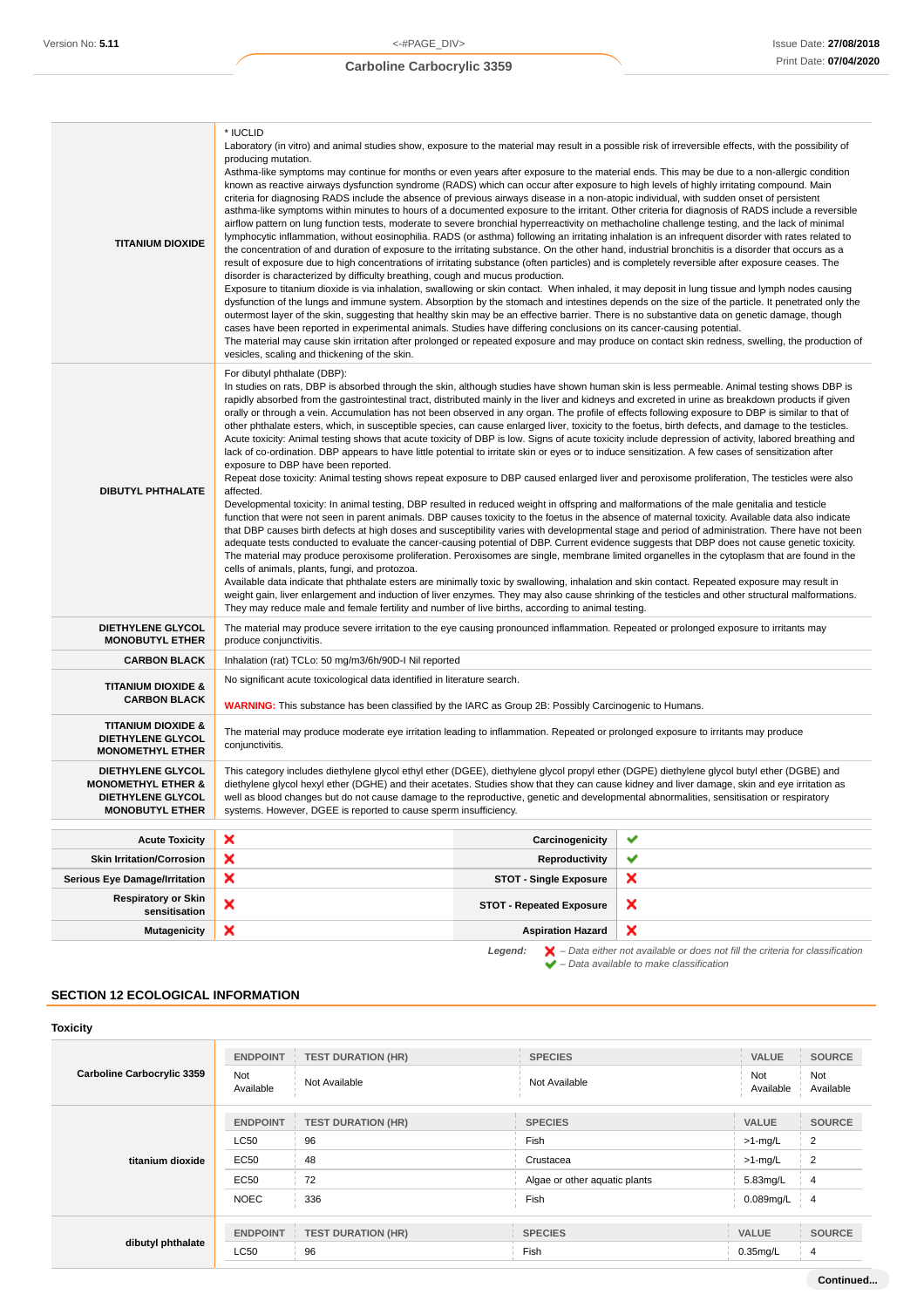|                                       | <b>EC50</b>     | 48                                                                                                                                            | Crustacea                                                                                                                               | $>0.003$ mg/L | $\overline{2}$ |
|---------------------------------------|-----------------|-----------------------------------------------------------------------------------------------------------------------------------------------|-----------------------------------------------------------------------------------------------------------------------------------------|---------------|----------------|
|                                       | <b>EC50</b>     | 96                                                                                                                                            | Algae or other aquatic plants                                                                                                           | 0.0034mg/L    | 4              |
|                                       | <b>BCF</b>      | 24                                                                                                                                            | Algae or other aquatic plants                                                                                                           | 10mg/L        | 4              |
|                                       | EC10            | 48                                                                                                                                            | Crustacea                                                                                                                               | >0.003mg/L    | 2              |
|                                       | <b>NOEC</b>     | 504                                                                                                                                           | Fish                                                                                                                                    | $0.025$ mg/L  | 4              |
|                                       | <b>ENDPOINT</b> | <b>TEST DURATION (HR)</b>                                                                                                                     | <b>SPECIES</b>                                                                                                                          | VALUE         | <b>SOURCE</b>  |
|                                       | <b>LC50</b>     | 96                                                                                                                                            | Fish                                                                                                                                    | 5-741mg/L     | $\overline{2}$ |
| diethylene glycol monomethyl<br>ether | <b>EC50</b>     | 48                                                                                                                                            | Crustacea                                                                                                                               | 1-192mg/L     | $\overline{c}$ |
|                                       | <b>EC50</b>     | 96                                                                                                                                            | Algae or other aquatic plants                                                                                                           | $>1$ -mg/L    | $\overline{2}$ |
|                                       | EC <sub>0</sub> | 96                                                                                                                                            | Algae or other aquatic plants                                                                                                           | $1-mg/L$      | $\overline{2}$ |
|                                       | <b>ENDPOINT</b> | <b>TEST DURATION (HR)</b>                                                                                                                     | <b>SPECIES</b>                                                                                                                          | VALUE         | <b>SOURCE</b>  |
|                                       | <b>LC50</b>     | 96                                                                                                                                            | Fish                                                                                                                                    | 1-300mg/L     | $\overline{2}$ |
| diethylene glycol monobutyl<br>ether  | EC50            | 48                                                                                                                                            | Crustacea                                                                                                                               | 4-950mg/L     | $\overline{2}$ |
|                                       | <b>EC50</b>     | 72                                                                                                                                            | Algae or other aquatic plants                                                                                                           | 1-101mg/L     | 2              |
|                                       | <b>NOEC</b>     | 96                                                                                                                                            | Algae or other aquatic plants                                                                                                           | $>=100$ mg/L  | $\overline{1}$ |
|                                       | <b>ENDPOINT</b> | <b>TEST DURATION (HR)</b>                                                                                                                     | <b>SPECIES</b>                                                                                                                          | VALUE         | <b>SOURCE</b>  |
|                                       | <b>LC50</b>     | 96                                                                                                                                            | Fish                                                                                                                                    | $>100$ mg/L   | 2              |
|                                       | <b>EC50</b>     | 48                                                                                                                                            | Crustacea                                                                                                                               | $>100$ mg/L   | $\overline{c}$ |
| carbon black                          | <b>EC50</b>     | 72                                                                                                                                            | Algae or other aquatic plants                                                                                                           | $>10$ -mg/L   | $\overline{2}$ |
|                                       | EC10            | 72                                                                                                                                            | Algae or other aquatic plants                                                                                                           | $>10$ -mg/L   | $\overline{2}$ |
|                                       | <b>NOEC</b>     | 96                                                                                                                                            | Fish                                                                                                                                    | $>=1-mg/L$    | $\overline{2}$ |
| Legend:                               |                 | Extracted from 1. IUCLID Toxicity Data 2. Europe ECHA Registered Substances - Ecotoxicological Information - Aquatic Toxicity 3. EPIWIN Suite | V3.12 (QSAR) - Aquatic Toxicity Data (Estimated) 4. US EPA, Ecotox database - Aquatic Toxicity Data 5. ECETOC Aquatic Hazard Assessment |               |                |

Data 6. NITE (Japan) - Bioconcentration Data 7. METI (Japan) - Bioconcentration Data 8. Vendor Data

**DO NOT** discharge into sewer or waterways.

#### **Persistence and degradability**

| Ingredient                            | Persistence: Water/Soil     | <b>Persistence: Air</b>       |
|---------------------------------------|-----------------------------|-------------------------------|
| titanium dioxide                      | <b>HIGH</b>                 | <b>HIGH</b>                   |
| dibutyl phthalate                     | LOW (Half-life = $23$ days) | LOW (Half-life = $3.08$ days) |
| diethylene glycol monomethyl<br>ether | LOW                         | LOW                           |
| diethylene glycol monobutyl<br>ether  | LOW                         | LOW                           |

## **Bioaccumulative potential**

| Ingredient                            | <b>Bioaccumulation</b> |
|---------------------------------------|------------------------|
| titanium dioxide                      | LOW (BCF = $10$ )      |
| dibutyl phthalate                     | LOW (BCF = $176$ )     |
| diethylene glycol monomethyl<br>ether | LOW (BCF = $0.18$ )    |
| diethylene glycol monobutyl<br>ether  | LOW (BCF = $0.46$ )    |

### **Mobility in soil**

| Ingredient                            | <b>Mobility</b>       |
|---------------------------------------|-----------------------|
| titanium dioxide                      | LOW ( $KOC = 23.74$ ) |
| dibutyl phthalate                     | LOW ( $KOC = 1460$ )  |
| diethylene glycol monomethyl<br>ether | $HIGH (KOC = 1)$      |
| diethylene glycol monobutyl<br>ether  | $LOW (KOC = 10)$      |

## **SECTION 13 DISPOSAL CONSIDERATIONS**

#### **Waste treatment methods**

**Product / Packaging disposal**

Containers may still present a chemical hazard/ danger when empty. ▶ Return to supplier for reuse/ recycling if possible.

Otherwise: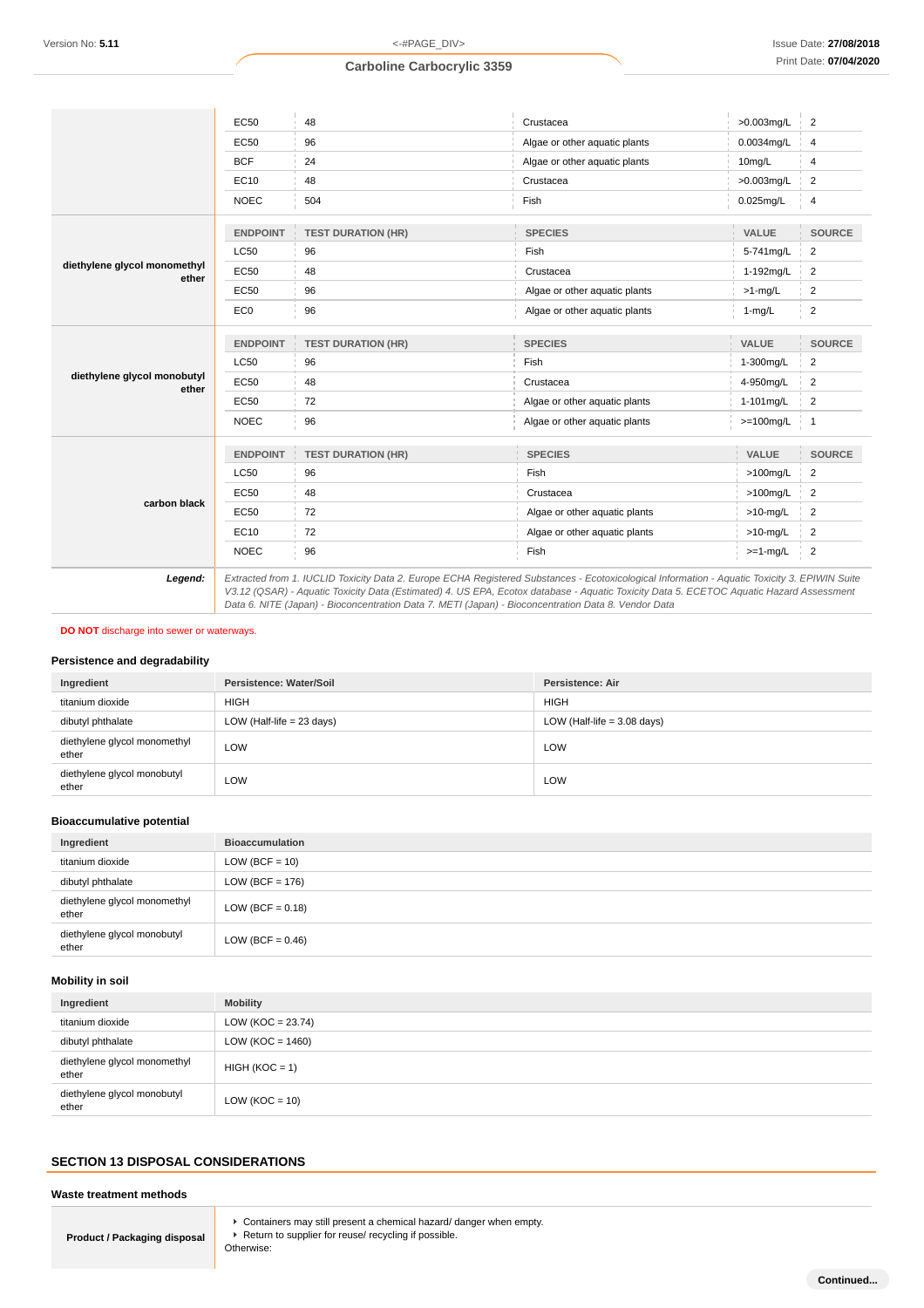| If container can not be cleaned sufficiently well to ensure that residuals do not remain or if the container cannot be used to store the same<br>product, then puncture containers, to prevent re-use, and bury at an authorised landfill.<br>► Where possible retain label warnings and SDS and observe all notices pertaining to the product.<br>Legislation addressing waste disposal requirements may differ by country, state and/ or territory. Each user must refer to laws operating in their |
|-------------------------------------------------------------------------------------------------------------------------------------------------------------------------------------------------------------------------------------------------------------------------------------------------------------------------------------------------------------------------------------------------------------------------------------------------------------------------------------------------------|
| area. In some areas, certain wastes must be tracked.                                                                                                                                                                                                                                                                                                                                                                                                                                                  |
| A Hierarchy of Controls seems to be common - the user should investigate:                                                                                                                                                                                                                                                                                                                                                                                                                             |
| • Reduction                                                                                                                                                                                                                                                                                                                                                                                                                                                                                           |
| $\triangleright$ Reuse                                                                                                                                                                                                                                                                                                                                                                                                                                                                                |
| $\triangleright$ Recycling                                                                                                                                                                                                                                                                                                                                                                                                                                                                            |
| ▶ Disposal (if all else fails)                                                                                                                                                                                                                                                                                                                                                                                                                                                                        |
| This material may be recycled if unused, or if it has not been contaminated so as to make it unsuitable for its intended use. If it has been                                                                                                                                                                                                                                                                                                                                                          |
| contaminated, it may be possible to reclaim the product by filtration, distillation or some other means. Shelf life considerations should also be                                                                                                                                                                                                                                                                                                                                                     |
| applied in making decisions of this type. Note that properties of a material may change in use, and recycling or reuse may not always be                                                                                                                                                                                                                                                                                                                                                              |
| appropriate.                                                                                                                                                                                                                                                                                                                                                                                                                                                                                          |
| DO NOT allow wash water from cleaning or process equipment to enter drains.                                                                                                                                                                                                                                                                                                                                                                                                                           |
| If It may be necessary to collect all wash water for treatment before disposal.                                                                                                                                                                                                                                                                                                                                                                                                                       |
| In all cases disposal to sewer may be subject to local laws and regulations and these should be considered first.                                                                                                                                                                                                                                                                                                                                                                                     |
| • Where in doubt contact the responsible authority.                                                                                                                                                                                                                                                                                                                                                                                                                                                   |
| ▶ Recycle wherever possible or consult manufacturer for recycling options.                                                                                                                                                                                                                                                                                                                                                                                                                            |
| ▶ Consult State Land Waste Authority for disposal.                                                                                                                                                                                                                                                                                                                                                                                                                                                    |
| ▶ Bury or incinerate residue at an approved site.                                                                                                                                                                                                                                                                                                                                                                                                                                                     |
| ▶ Recycle containers if possible, or dispose of in an authorised landfill.                                                                                                                                                                                                                                                                                                                                                                                                                            |

### **SECTION 14 TRANSPORT INFORMATION**

| Labels Required         |                |
|-------------------------|----------------|
| <b>Marine Pollutant</b> | <b>NO</b>      |
| <b>HAZCHEM</b>          | Not Applicable |

#### **Land transport (ADG): NOT REGULATED FOR TRANSPORT OF DANGEROUS GOODS**

#### **Air transport (ICAO-IATA / DGR): NOT REGULATED FOR TRANSPORT OF DANGEROUS GOODS**

**Sea transport (IMDG-Code / GGVSee): NOT REGULATED FOR TRANSPORT OF DANGEROUS GOODS**

#### **Transport in bulk according to Annex II of MARPOL and the IBC code**

Not Applicable

**Labels Required**

#### **SECTION 15 REGULATORY INFORMATION**

#### **Safety, health and environmental regulations / legislation specific for the substance or mixture**

#### **TITANIUM DIOXIDE IS FOUND ON THE FOLLOWING REGULATORY LISTS**

Australia Inventory of Chemical Substances (AICS)

Chemical Footprint Project - Chemicals of High Concern List

International Agency for Research on Cancer (IARC) - Agents Classified by the IARC Monographs

- International Agency for Research on Cancer (IARC) Agents Classified by the IARC Monographs Group 2B : Possibly carcinogenic to humans
- International WHO List of Proposed Occupational Exposure Limit (OEL) Values for Manufactured Nanomaterials (MNMS)

#### **DIBUTYL PHTHALATE IS FOUND ON THE FOLLOWING REGULATORY LISTS**

Australia Hazardous Chemical Information System (HCIS) - Hazardous Chemicals Australia Inventory of Chemical Substances (AICS)

Australia Standard for the Uniform Scheduling of Medicines and Poisons (SUSMP) - Schedule 10 / Appendix C

Chemical Footprint Project - Chemicals of High Concern List

#### **DIETHYLENE GLYCOL MONOMETHYL ETHER IS FOUND ON THE FOLLOWING REGULATORY LISTS**

Australia Hazardous Chemical Information System (HCIS) - Hazardous Chemicals

Australia Inventory of Chemical Substances (AICS)

Australia Standard for the Uniform Scheduling of Medicines and Poisons (SUSMP) - Schedule 10 / Appendix C

Australia Standard for the Uniform Scheduling of Medicines and Poisons (SUSMP) - Schedule 6

Chemical Footprint Project - Chemicals of High Concern List

#### **DIETHYLENE GLYCOL MONOBUTYL ETHER IS FOUND ON THE FOLLOWING REGULATORY LISTS**

Australia Hazardous Chemical Information System (HCIS) - Hazardous Chemicals

Australia Inventory of Chemical Substances (AICS)

Australia Standard for the Uniform Scheduling of Medicines and Poisons (SUSMP) - Schedule 5

### **CARBON BLACK IS FOUND ON THE FOLLOWING REGULATORY LISTS**

Australia Hazardous Chemical Information System (HCIS) - Hazardous Chemicals

Australia Inventory of Chemical Substances (AICS)

Chemical Footprint Project - Chemicals of High Concern List

International Agency for Research on Cancer (IARC) - Agents Classified by the IARC Monographs

International Agency for Research on Cancer (IARC) - Agents Classified by the IARC Monographs - Group 2B : Possibly carcinogenic to humans

International WHO List of Proposed Occupational Exposure Limit (OEL) Values for Manufactured Nanomaterials (MNMS)

#### **National Inventory Status**

| Yes |
|-----|